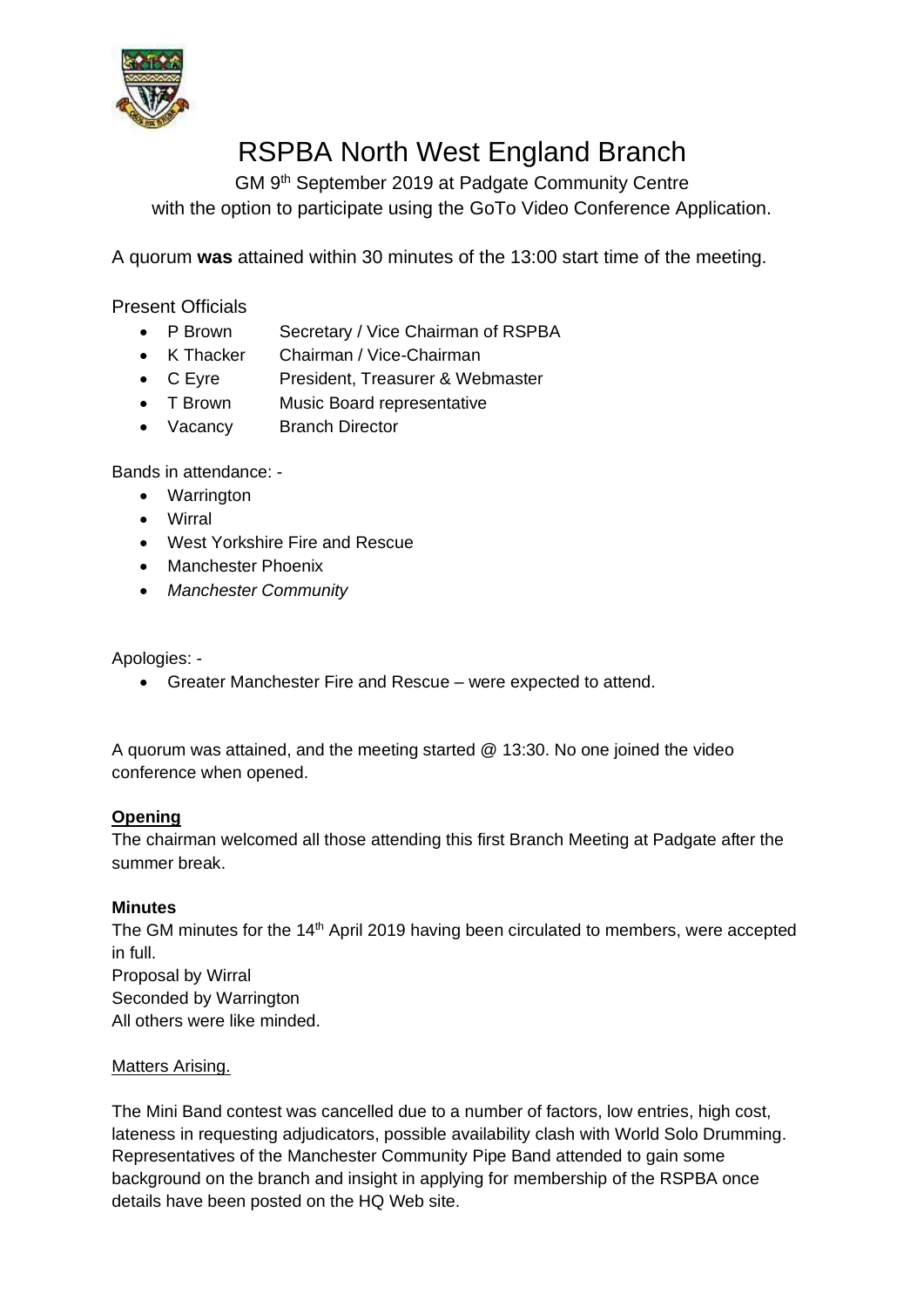The number of bands within the Branch is seven (possibly eight now). This number is well below the 12 required for headquarters representation. It is likely the BoD will push for a North of England Branch, for administrative purposes, where the current Branches are the designated sections. This way initially on paper or bands qualify for representation at HQ, but the indoor contests can continue as "Section" events.

## **Treasurers Report**

The Solo and Trio Piping events have been completed and were successful in keeping these events on our calendar. Both events had a successful Raffle. The entries (and hence fees) were down on previous years. The major costs remain premises and adjudicator travel, the Branch Levy is key in enabling these events to continue by offsetting any loss incurred.

The spreadsheet was circulated and shows a surplus for the year of £12.94.

A profit and loss statement of accounts will be prepared and sent to headquarters; the membership will be provided a copy for approval at the next Branch meeting.

## **Directors Report**

The next BoD meeting is on the  $5<sup>th</sup>$  October.

The Premises are in the process of being handed over, the aim is to relocate the office staff into the building by the end of the year.

The Worlds will continue as a 2-day event.

The principals of the Pipe Band College have been appointed, they are focusing on SQA piping and drumming qualifications, Pipe Band Studies and the Summer School.

The Branch will need Public Liability Insurance in 2020, this will be in the order of £107 as part of the larger RSPBA policy provider.

#### **Music Board Report**

There was a MB meeting on the 21<sup>st</sup> September, the minutes have not yet been approved by the BoD.

The annual grading decisions have been posted on the Web site and RSPBA Facebook page.

The MB are undertaking a Grade Realignment project, as well as continuing to develop the World Solo Drumming event.

Vacancies exist for reps for Music Board (Drumming) and the Pipe Band College. **2019 Branch Competitions / (and workshop).**

The events are open to all branches, to increase the viability of the events and vary the competition. Within each section of the open competition, confined branch results will also be announced. The entry forms are available on the NWE Branch Website.